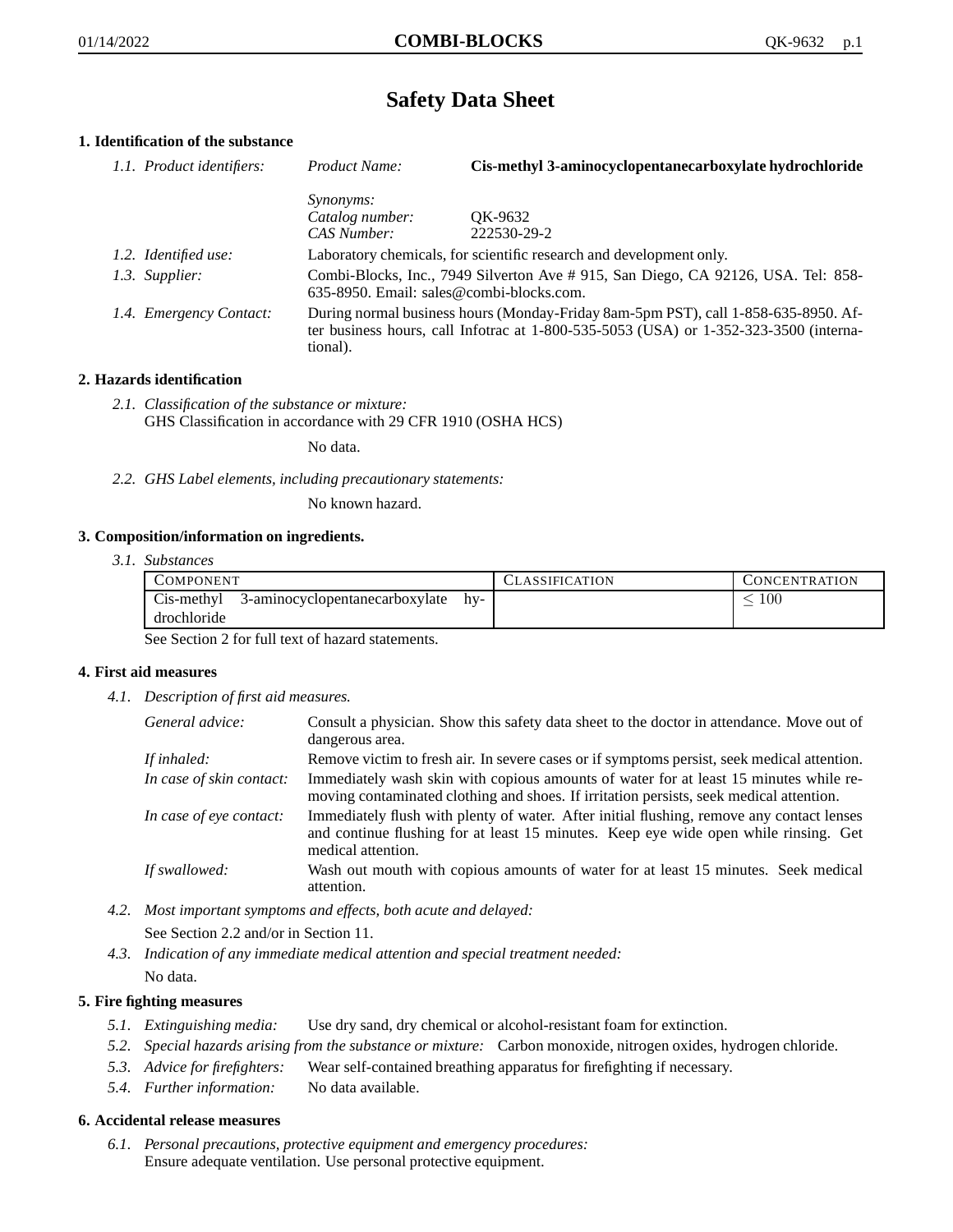- *6.2. Environmental precautions:* Should not be released into the environment. See Section 12 for additional ecological information.
- *6.3. Methods and materials for containment and cleaning up:* Sweep up or vacuum up spillage and collect in suitable container for disposal.
- *6.4. Reference to other sections:* Refer to protective measures listed in Sections 8 and 13.

## **7. Handling and storage**

- *7.1. Precautions for safe handling:* Avoid contact with skin and eyes. Avoid inhalation of vapour or mist. Keep away from sources of ignition - No smoking. Take measures to prevent the build up of electrostatic charge. For precautions see section 2.2.
- *7.2. Conditions for safe storage, including any incompatibilities:* Keep container tightly closed in a dry and well-ventilated place. Containers which are opened must be carefully resealed and kept upright to prevent leakage.
- *7.3. Specific end use(s):* Laboratory chemicals, for scientific research and development only.

## **8. Exposure Controls / Personal protection**

- *8.1. Control parameters:*
- *Components with workplace control parameters:* Contains no substances with occupational exposure limit values. *8.2. Exposure controls:*

*Appropriate engineering controls:* Ensure that eyewash stations and safety showers are close to the workstation location. Ensure adequate ventilation, especially in confined areas.

*Personal protective equipment:*

| Eye/face protection:    | Wear appropriate protective eyeglasses or chemical safety goggles as described by OSHA's<br>eye and face protection regulations in 29 CFR 1910.133 or European Standard EN166.                                                                                                                                         |
|-------------------------|------------------------------------------------------------------------------------------------------------------------------------------------------------------------------------------------------------------------------------------------------------------------------------------------------------------------|
| Skin protection:        | Handle with gloves. Gloves must be inspected prior to use. Use proper glove removal<br>technique (without touching glove's outer surface) to avoid skin contact with this product.<br>Dispose of contaminated gloves after use in accordance with applicable laws and good<br>laboratory practices. Wash and dry hands |
| <b>Body Protection:</b> | Complete suit protecting against chemicals, Flame retardant antistatic protective clothing.,<br>The type of protective equipment must be selected according to the concentration and<br>amount of the dangerous substance at the specific workplace.                                                                   |
| Respiratory protection: |                                                                                                                                                                                                                                                                                                                        |

Control of environmental exposure: Prevent further leakage or spillage if safe to do so. Do not let product enter drains.

### **9. Physical and chemical properties**

*9.1. Information on basic physical and chemical properties*

| (a)                | Appearance:                                   | Solid    |
|--------------------|-----------------------------------------------|----------|
| (b)                | Odour:                                        | No data  |
| (c)                | Odour Threshold:                              | No data  |
| (d)                | pH:                                           | No data  |
| (e)                | Melting point/freezing point:                 | No date. |
| (f)                | Initial boiling point and boiling range:      | No data  |
| (g)                | Flash point:                                  | No data  |
| (h)                | Evaporatoin rate:                             | No data  |
| (i)                | Flammability (solid, gas):                    | No data  |
| (j)                | Upper/lower flammability or explosive limits: | No data  |
| (k)                | Vapour pressure:                              | No data  |
| (1)                | Vapour density:                               | No data  |
| (m)                | Relative density:                             | No data  |
| (n)                | Water solubility:                             | No data  |
| $\left( 0 \right)$ | Partition coefficient: n-octanol/water:       | No data  |
| (p)                | Auto-ignition:                                | No data  |
| (q)                | Decomposition temperature:                    | No data  |
| (r)                | Viscosity:                                    | No data  |
| (s)                | Explosive properties:                         | No data  |
| (t)                | Oxidizing properties:                         | No data  |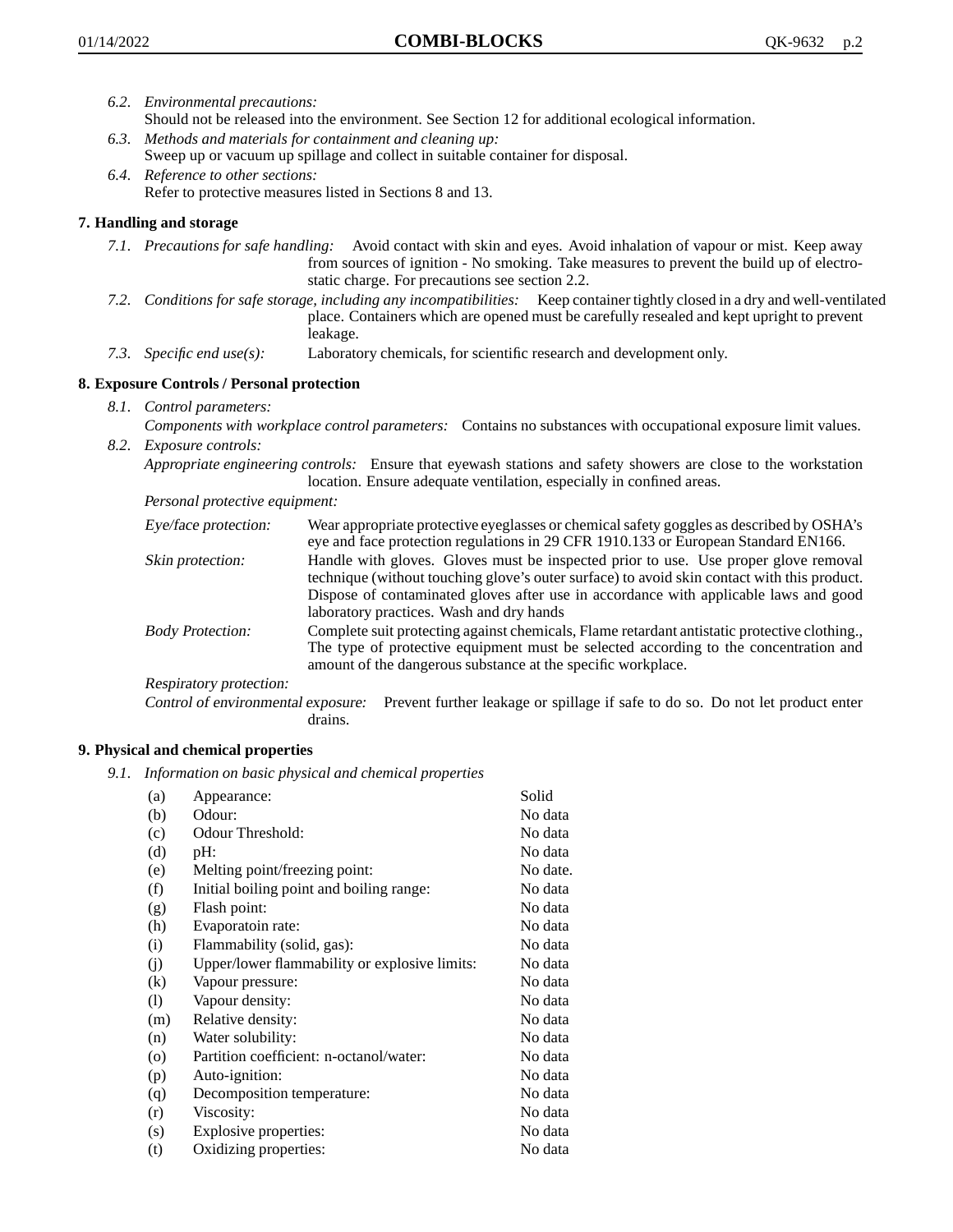*9.2. Other safety information:*

| Formula          | $C_7H_{13}NO_2$ .ClH |
|------------------|----------------------|
| Molecular weight | 179.6                |
| CAS Number       | 222530-29-2          |

### **10. Stability and reactivity**

- *10.1. Reactivity* No data
- *10.2. Chemical stability* Stable under recommended storage conditions.
- *10.3. Possibility of hazardous reactions* No data
- *10.4. Conditions to avoid*
- *10.5. Incompatible material* No data.
- *10.6. Hazardous decomposition products:*

Hazardous decomposition products formed under fire conditions: Carbon monoxide, nitrogen oxides, hydrogen chlo-

|                               | ride.          |
|-------------------------------|----------------|
| Other decomposition products: | No data        |
| In the event of fire:         | See Section 5. |

### **11. Toxicological information**

*11.1 Information on toxicological effects*

| Acute toxicity:                                            | $\bullet$                                                                                                                                       |
|------------------------------------------------------------|-------------------------------------------------------------------------------------------------------------------------------------------------|
| Skin irritation/corrosion:                                 | No data available.                                                                                                                              |
| Eye damage/irritation:                                     | No data available.                                                                                                                              |
| Respiratory or skin sensitization:                         | No data available.                                                                                                                              |
| Germ cell mutagenicity:                                    | No data available.                                                                                                                              |
| Carcinogenicity:                                           | No data available.                                                                                                                              |
| Reproductive toxicity:                                     | No data available.                                                                                                                              |
| Specific target organ system toxicity - single exposure:   | No data available.                                                                                                                              |
| Specific target organ system toxicity - repeated exposure: | No data available.                                                                                                                              |
| Aspiration hazard:                                         | No data available.                                                                                                                              |
| Additional information:                                    | To the best of our knowledge, the chemical, physical and toxicological proper-<br>ties of this substance have not been thoroughly investigated. |

### **12. Ecological information**

| 12.1. Toxicity                                              | No data available. |
|-------------------------------------------------------------|--------------------|
| 12.2. Persistence and degradability                         | No data available. |
| 12.3. Bioaccumulative potential                             | No data available  |
| 12.4. Mobility in soil                                      | No data available  |
| 12.5. Results of PBT and vPvB assessment No data available. |                    |
| 12.6. Other adverse effects                                 | No data available. |

#### **13. Disposal Considerations**

*13.1. Waste treatment methods*

Product Arrange disposal as special waste, by licensed disposal company, in consultation with local waste disposal authority, in accordance with national and regional regulations. Contaminated packaging Dispose of as unused product.

#### **14. Transportation information**

*DOT (US), IMDG and IATA:*

No known hazard for air and ground transportation.

#### **15. Regulatory information**

No chemicals in this material are subject to the reporting requirements of SARA Title III, Section 302, or have known CAS numbers that exceed the threshold reporting levels established by SARA Title III, Section 313.